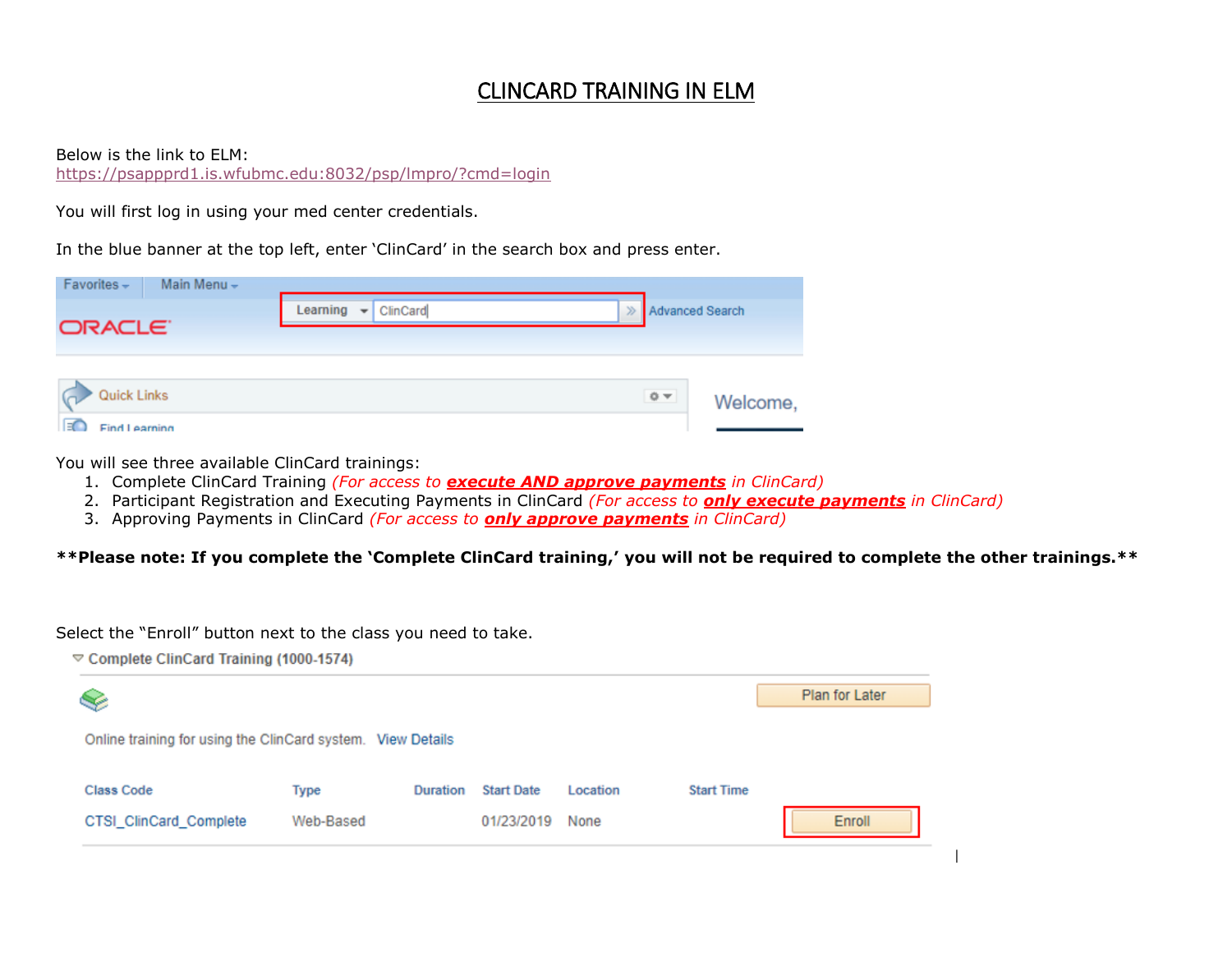On the next screen, select the "Submit Enrollment" button.

|                          | Class Name Complete ClinCard Training |                      | Type Web-Based             |
|--------------------------|---------------------------------------|----------------------|----------------------------|
|                          | Class Code CTSI_ClinCard_Complete     |                      | Contact Thomas Joseph Roth |
| Price Per Seat -         |                                       | Drop Charge -        |                            |
|                          | Start Date 01/23/2019                 | $End$ Date $-$       |                            |
| Last Enrollment Date -   |                                       | Last Drop Date -     |                            |
| Available Seats -        |                                       | Available Waitlist 0 |                            |
| Language English         |                                       |                      |                            |
|                          |                                       |                      |                            |
| <b>Submit Enrollment</b> |                                       |                      |                            |

From the home screen in ELM, you can access your course by selecting My Learning (shown below).

|   | Quick Links               |   | O <sub>x</sub> |
|---|---------------------------|---|----------------|
|   | <b>Find Learning</b>      |   |                |
|   | My Learning               |   |                |
|   | Certifications            |   |                |
| e | <b>Learning Plans</b>     |   |                |
|   | Supplemental Learning     |   |                |
|   | Announcements             | ٥ | $\circ$        |
|   | No Current Announcements. |   |                |

The course(s) selected will show a status of ENROLLED. To start the course(s), click on the BLUE ARROW in the LAUNCH column.

| My Learning                       |           |               |      | 四      | $\overline{4}$ 1-15 of 17 |       |
|-----------------------------------|-----------|---------------|------|--------|---------------------------|-------|
| <b>Title</b>                      | Type      | <b>Status</b> | Date | Launch | <b>Action</b>             | Print |
| <b>Complete ClinCard Training</b> | Web-Based | Enrolled      |      |        | <b>Drop</b>               |       |